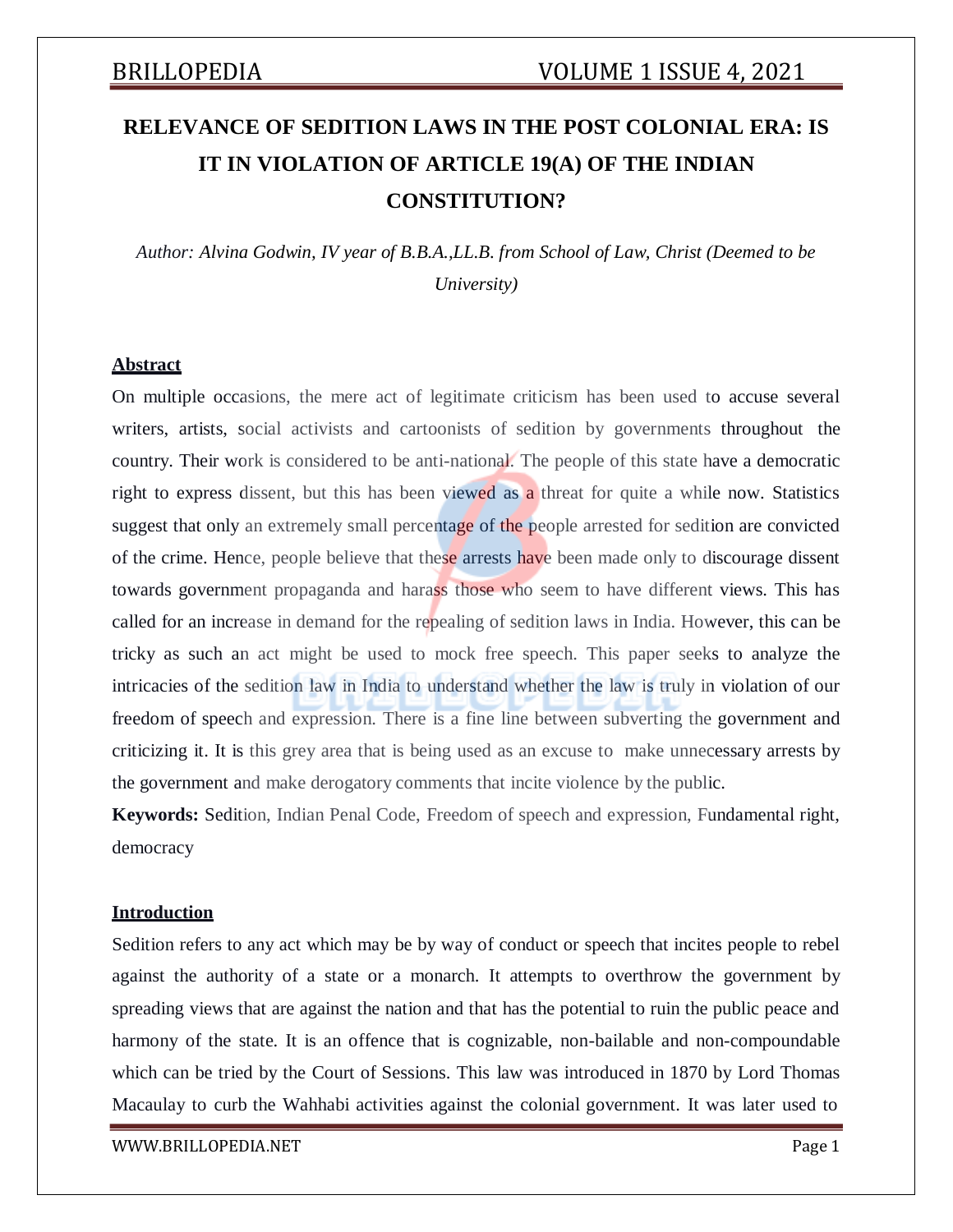## BRILLOPEDIA VOLUME 1 ISSUE 4, 2021

quell the activities of freedom fighters like Gandhi and Tilak. Today, people have been arrested for cheering for a rival cricket team or not standing up while the national anthem was being played in a cinema hall. Subsequently, these people have been accused of inciting violence. The laws on sedition originated during colonial rule in India when the British wanted to ensure concrete control and authority over the Indians. However, today, the question is whether the government needs to possess some powers as a colonizer, especially in a democracy where the freedom of speech and expression is a fundamental right<sup>1</sup>. Thus it is important to understand the views of the sedition committee and the Indian independence committee to understand whether these laws can in any way be modified or whether these laws are even required in the first place. <sup>2</sup>The courts are trying to strike a balance between the freedom of speech and expression and the prevention of offences against the Indian state. The constitutionality of sedition laws in India has been established by the landmark judgement of Kedar Nath v. State of Bihar. It also stated that incitement to violence is an essential element of sedition in India. There is a fine line between subverting the government and criticizing it. It is this grey area that is being used as an excuse to make unnecessary arrests by the government and make derogatory comments that incite violence by the public.

### **Abolition of Sedition Laws in the UK**

Britain decriminalized sedition in 2009 as they felt that the sedition laws were made during a time that did not regard freedom of speech and expression as a fundamental right. Back then, kings were considered to be divine entities and questioning their actions would be the equivalent of questioning God's actions. The same laws were implemented in British colonies as well. Today, such laws cannot be considered to be progressive as they are not in the spirit of democracy. To ensure freedom and further the spirit of democracy, one must be allowed to express their views about the government that they have very carefully elected. The British government felt that the sedition laws were being used as a tool to suppress political dissent. Such oppressive regimes needed to be taken down and hence the Coroners and Justice Act of 2009, in its 73rd section, abolished three types of sedition which include sedition and seditious

<sup>&</sup>lt;sup>1</sup> R. K Misra, "Freedom of Speech and the Law of Sedition in India" 8JILI 117(1966)

<sup>2</sup> R. K Misra, "Freedom of Speech and the Law of Sedition in India" 8JILI 117(1966)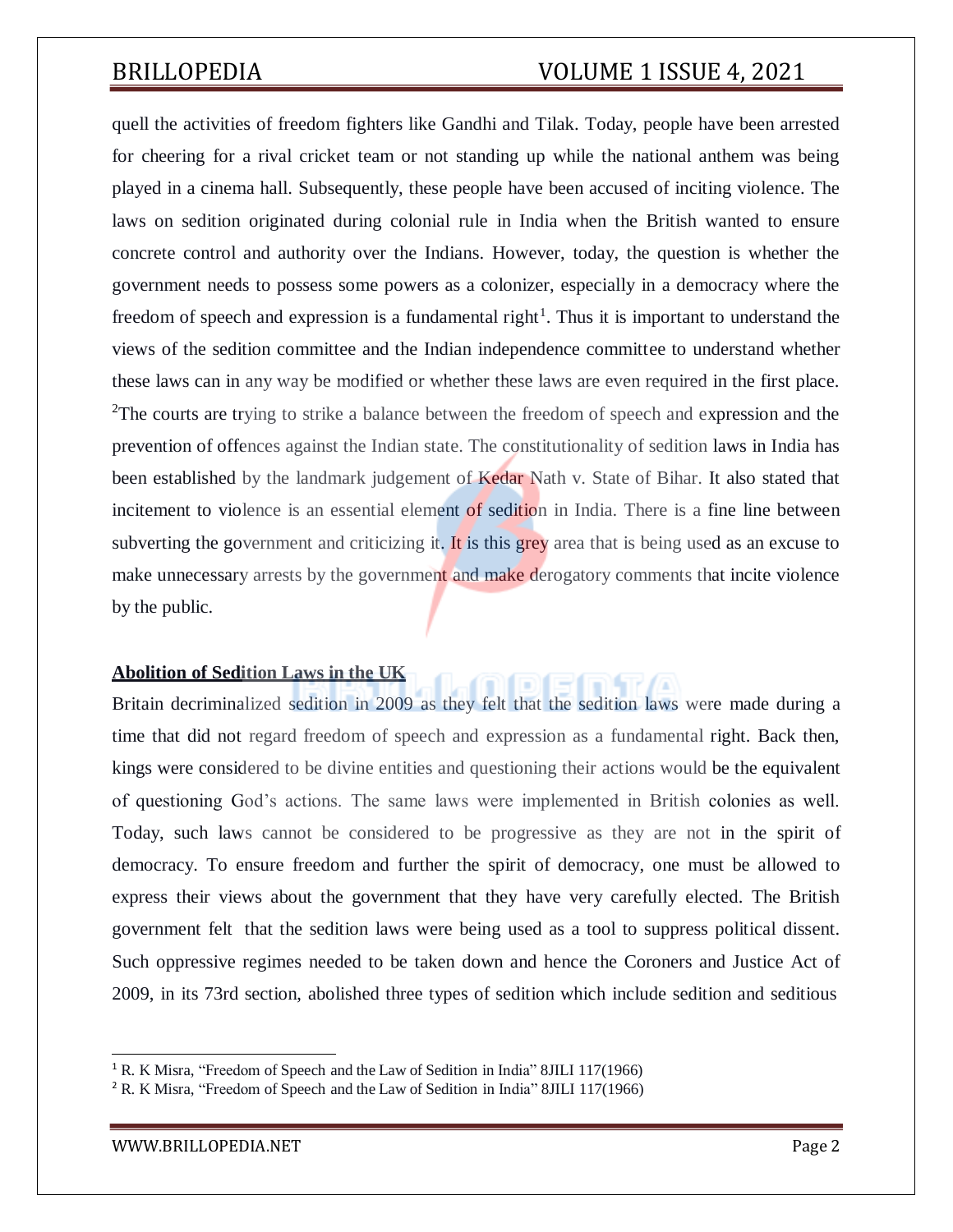libel, defamatory libel and obscene libel. Before this, the Criminal Justice and Immigration Act of 2008 decriminalized blasphemy and blasphemous libel.

### **Legal Position in India**

Today, section 124A of the Indian Penal Code reads as follows: "Whoever by words, either spoken or written, or by signs, or by visible representation; or otherwise, brings or attempts to bring into hatred or contempt, or excites or attempts to excite disaffection towards the Government established by law in India shall be punished with imprisonment for life to which fine may be added, or with imprisonment which may extend to three years, to which fine may be added, or with fine".<sup>3</sup> The Indian Constitution guarantees us the freedom of speech and expression<sup>4</sup> under Article 19(1) and imposes certain restrictions on the same under Article 19(2). Two changes were introduced concerning these provisions by the Constitution (Amendment) Act of 1951. Firstly, it expanded the boundaries for legislative restrictions on free speech by introducing additional grounds. Secondly, it provided that the restriction imposed on the freedom of speech must be reasonable.<sup>5</sup>

It is to be noted that the word 'sedition' is not mentioned in the Indian constitution. This was done so that the minorities had an opportunity to voice their opinion. Article 19 of the International Covenant on Civil and political rights calls for a law that backs speech limiting state action to protect national security and respect the rights and reputations of people in power.<sup>6</sup> India has ratified this covenant and is bound by Art 51(c) of the Indian Constitution to abide by it.

The Supreme Court has expressed the necessity for sedition laws with suitable reasons to support their arguments in many important cases which will be further discussed in this paper. This will help us get a better understanding of how this law works and whether it is necessary at all.

[WWW.BRILLOPEDIA.NET](http://www.brillopedia.net/) Page 3

<sup>3</sup> Indian Penal Code, 1960 (No. 45, Acts of Parliament, 1860)

<sup>4</sup> INDIA CONST. art. 19, cl. 1

<sup>5</sup> INDIA CONST. art. 19, cl. 2

<sup>6</sup> UN General Assembly, *International Covenant on Civil and Political Rights*, 16 December 1966, United Nations, Treaty Series, vol. 999, p. 171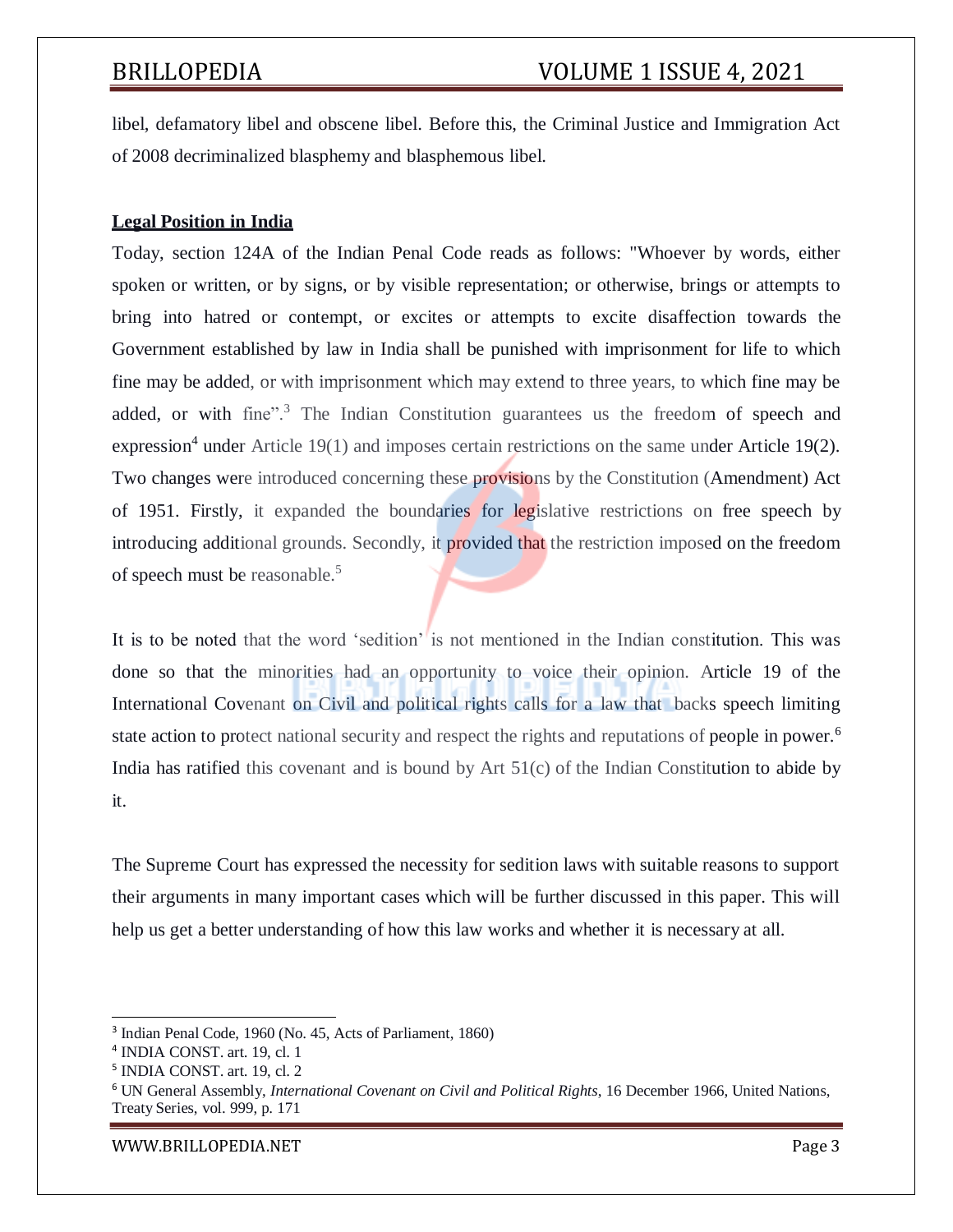### **Important Judicial Decisions**

- 1. *The Queen-Empress v. Bal Gangadhar Tilak (1897)* was the first case to identify and apply section 124(a) of the IPC. Tilak published an article supporting and praising the efforts of the Maratha warrior Shivaji's movement against the British. He was accused of sedition. The case gave the interpretation of disaffection as "hatred, dislike, hostility, contempt and every form of ill will to the government. Mr. Justice Strachey rejected the contention that there can be no offence under the section unless rebellion or armed resistance is incited or sought to be." This case also led to the 1989 amendment of the IPC provisions on sedition.
- 2. *Kedar Nath v. State of Bihar (1962)* it was the first case on sedition in India postindependence. The sedition laws of India and the enforcement of fundamental rights were in question. The court did not want to interpret the section, instead, they based their judgement on the political conditions of 1942 when the Federal Court decided the Niharendra Majumdar case. <sup>8</sup>The Court in the Kedar Nath case refused to interpret it literally and instead adopted the interpretation that was an outcome of the legal and political conditions of 1942 when the Federal Court decided the Niharendu Majumdar case. This judgment of Sir Maurice Gwyer, when delivered, was indeed a bold and progressive step.<sup>9</sup> The essence of democracy was disregarded by the principles laid down in this case. The Court held that "there must be boundaries to the Section, as only acts which tend to cause public disorder or violence should fall under the Section and the Court also distinguished between 'The Government established by law' and 'the persons for the time being engaged in carrying on the administration'.

The government established by law is the symbol of the State, undermining the power of the state can harm the security of the state and the people living in it. This means respecting the existence of the government is required for the stability of the state. Sedition is an offence against the state. This justifies that every act that comes in the boundaries of Section 124A is an

[WWW.BRILLOPEDIA.NET](http://www.brillopedia.net/)

<sup>7</sup> *The Queen Empress v. Bal Gangadhar* Tilak, (1917) 19 BOMLR 211

<sup>8</sup> *Kedar Nath v. State of Bihar*,1962 AIR 955

<sup>&</sup>lt;sup>9</sup> R.K Misra, "Freedom of Speech and the Law of Sedition in India", 8 JILI 117(1966)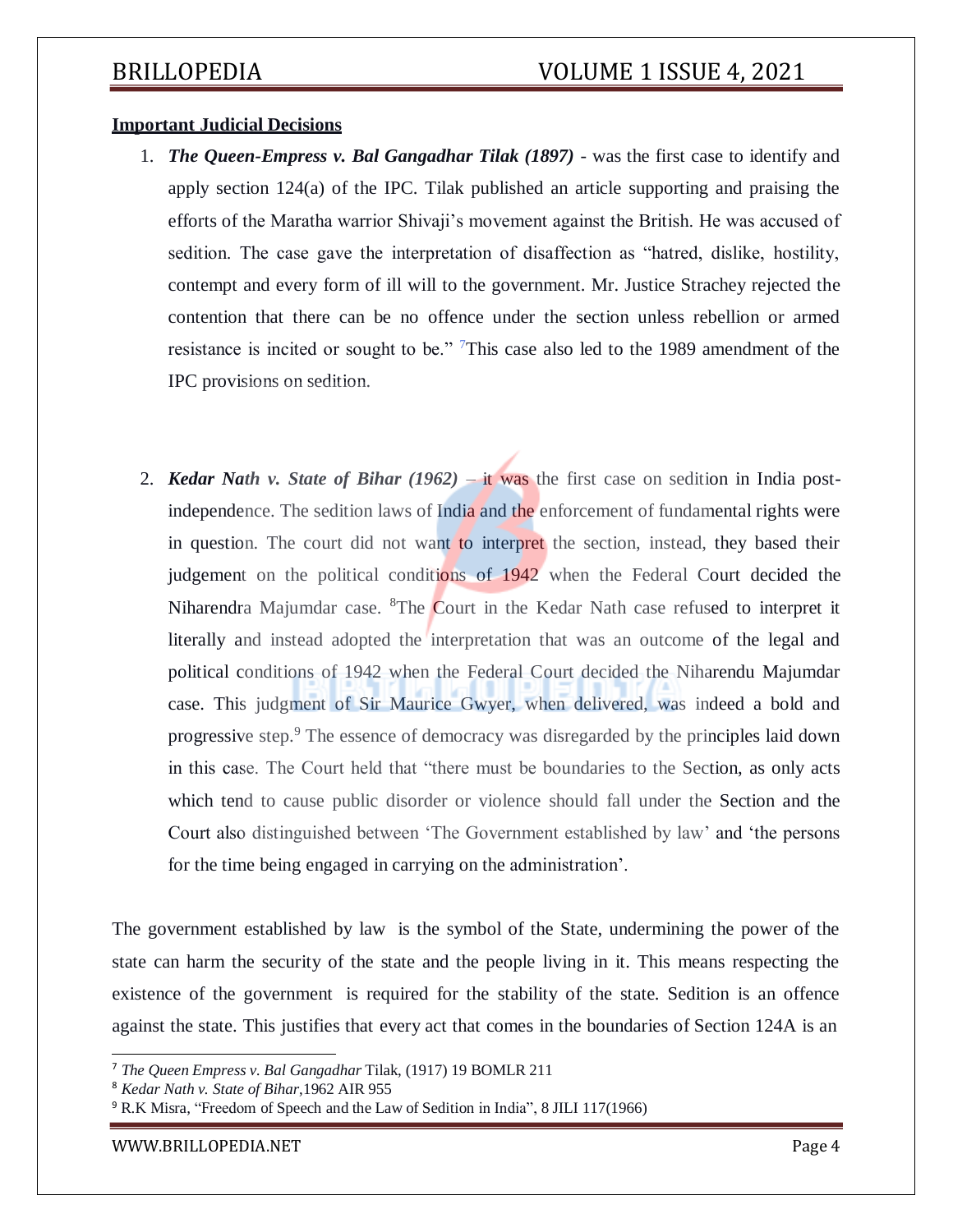offence against the state."<sup>10</sup> However, the wrong use of this Section is a violation of freedom of speech and expression, Article 19.

- 3. *SanskarMarathe v. State of Maharashtra(2012)* " held that citizens have the right to say or write anything criticizing the government and its measures as far as it does not incite violence or create problems in law and order. A display of anger and disgust through his cartoons does not attract a charge of sedition. The Court also accepted a set of guidelines, as pre-conditions to police for invoking sedition charges only if an act was an incitement to violence or disturbed pubic order. A legal opinion in writing, along with reasons, must also be submitted before any charge of sedition was to be applied in any case."<sup>11</sup> It was also held that sentencing someone to life imprisonment for such an act is way too drastic.
- 4. *Shreya Singhal v. Union of India (2015)*  the right to freedom of speech and the right to carry out business on the internet is protected by the constitution. Section 66A of the Information Technology Act 2000 was invalidated.<sup>12</sup> In 2015, the judgement of the case differentiated between 'advocacy' and 'incitement' and only incitement is punishable by law. BRILLOPEDIA

The Court said that "no person can be tried for sedition unless there is an active connection with causing any violence or public disorder. The Supreme Court held that the expression of views on an online platform which may annoy, insult or cause an inconvenience did not fall within the reasonable exceptions of the exceptions to the freedom of speech and expression."<sup>13</sup>

[WWW.BRILLOPEDIA.NET](http://www.brillopedia.net/)

<sup>10</sup> *Kedar Nath v. State of Bihar*,1962 AIR 955

<sup>11</sup> Criminal Public Interest Litigation No. 3 of 2015, Bombay High Court

<sup>12</sup> *Shreya Singhal v. Union of India*,(2013) 12 S.C.C. 73

<sup>13</sup> *Shreya Singhal v. Union of India*,(2013) 12 S.C.C. 73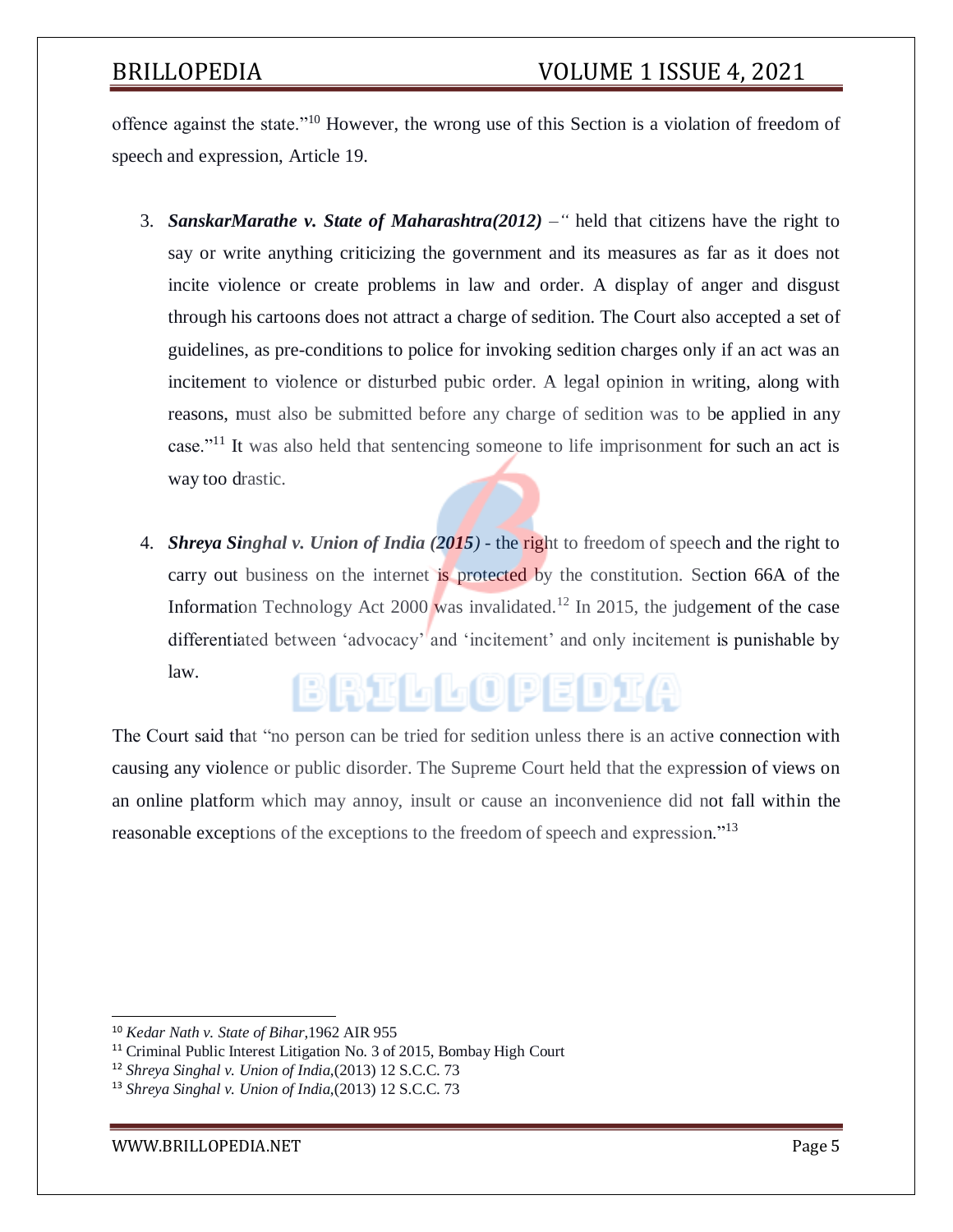### **Constitutional Basis**

In the case of *Ram Nandan v. State of U.P*., the Hon'ble High Court stated that section 124 A is a hindrance to the freedom of speech and is thus violative of the rights and interests of citizens as a result of which the High Court declared Section 124 A of IPC as ultra vires<sup>14</sup> But the Supreme Court overruled this decision in the case of *Kedar Nath v. State of Bihar***.**

The law of sedition was interpreted in the decision of the Supreme Court in the Kedar Nath Singh Case as it is understood today. The court heard the issue about the constitutionality of Section 124A of the IPC as a possible violation of Article 19(1)(a) of the Constitution which is a core fundamental right. It was clear to the court that the crime of sedition must apply to crimes that rise against public tranquillity as opposed to political crimes.<sup>15</sup> If one was to look at the history of India before the drafting of the Constitution and the debates and discussions of the members of the Constituent Assembly on Article 19 of the Constitution, the law of sedition had been specifically excluded to limit the freedom of speech and expression, though it was included in the draft Constitution. This indicates the legislative intent to not consider sedition as a valid exception to this freedom. The constitutionality of section 124A of the IPC was protected under the pretext of 'security of the State' listed as one of the six reasonable restrictions of Article 19(1) of the Constitution.<sup>16</sup> RILLOPEDIA

The divergence for the number of interpretations for the term 'sedition' in light of the Constitution is due to the reason such term was omitted by the drafters and to avoid any ambiguity in interpretation, they implied the term 'security of the State' to differentiate the crimes like sedition. The reasoning of the Court while interpreting the concept of sedition, was that this would prove to be a handy tool to maintain public order which will be in the interest of the security of the State and hence would be justified. In the case of *Brij Bhushan v. State of Delhi*, the ground of 'public order' was joined with 'security of the State' where the insertion of

[WWW.BRILLOPEDIA.NET](http://www.brillopedia.net/) Page 6

<sup>14</sup> *Ram Nandan v. State of U.P*, AIR 1959 All 101

<sup>15</sup> *Kedar Nath v. State of Bihar*,1962 AIR 955

<sup>16</sup> SiddharthNarrain, "'Disaffection' and the Law: The Chilling Effect of Sedition Laws in India", Vol.46 NO.8 Economic and Political Weekly 33 (2011)